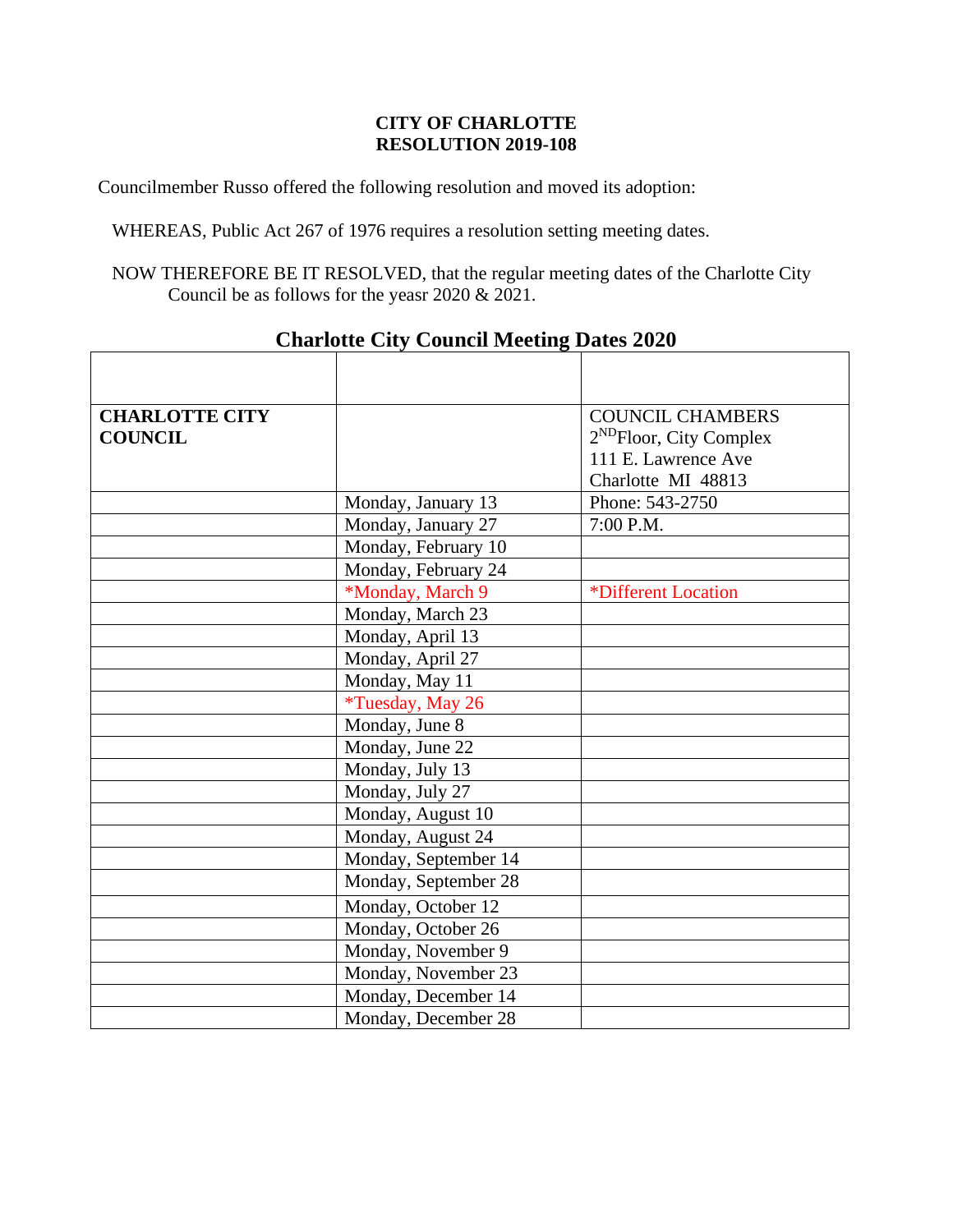| <b>CHARLOTTE CITY</b> |                                      | <b>COUNCIL CHAMBERS</b>                                    |
|-----------------------|--------------------------------------|------------------------------------------------------------|
| <b>COUNCIL</b>        |                                      | 2 <sup>ND</sup> Floor, City Complex<br>111 E. Lawrence Ave |
|                       |                                      |                                                            |
|                       |                                      | Charlotte MI 48813                                         |
|                       | Monday, January 11                   | Phone: 543-2750                                            |
|                       | Monday, January 25                   | 7:00 P.M.                                                  |
|                       | Monday, February 8                   |                                                            |
|                       | Monday, February 22                  |                                                            |
|                       | Monday, March 8                      |                                                            |
|                       | Monday, March 22                     |                                                            |
|                       | Monday, April 5                      |                                                            |
|                       | Monday, April 19                     |                                                            |
|                       | Monday, May 10                       |                                                            |
|                       | *Tuesday, May 24                     |                                                            |
|                       | Monday, June 14                      |                                                            |
|                       | Monday, June 28                      |                                                            |
|                       | Monday, July 12                      |                                                            |
|                       | Monday, July 26                      |                                                            |
|                       | Monday, August 9                     |                                                            |
|                       | Monday, August 23                    |                                                            |
|                       | Monday, September 13                 |                                                            |
|                       | Monday, September 27                 |                                                            |
|                       | Monday, October 11                   |                                                            |
|                       | Monday, October 25                   |                                                            |
|                       | Monday, November 8                   |                                                            |
|                       | Monday, November 22                  |                                                            |
|                       | Monday, December 13                  |                                                            |
|                       | <i><b>*Tuesday</b></i> , December 28 |                                                            |

## **Charlotte City Council Meeting Dates 2021**